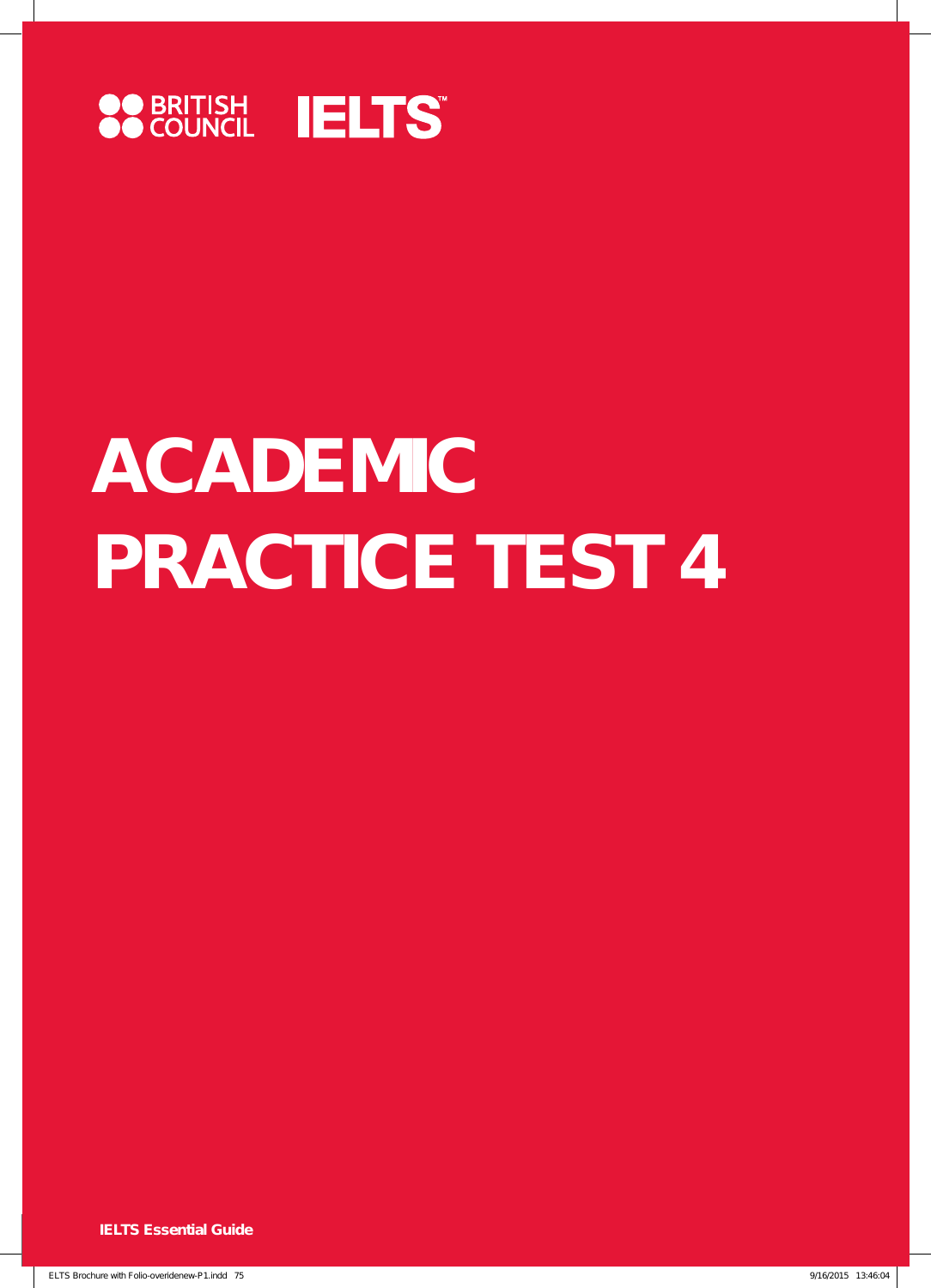

# **Listening Section 1**

**Questions 1–10 Questions 1–6 Complete the flow-chart below.** Write NO MORE THAN TWO WORDS AND/OR A NUMBER for each answer.

# **MAKING AN INTERNATIONAL MONEY TRANSFER**

#### Example

 Step 1: Access global payments system Log on to Wesley Bank Internet Banking Select 'Transfer Money' Select 'International Money Transfer' (under International Services)

 Step 2: Click on 'Payment Destination **1** ..............................' Scroll down and choose the place

Step 3:

 Enter **2** ' .............................. Details' Name, address, phone number

 Step 4: 'Transaction Details' Select transaction, savings or **3** .............................. account Enter reason (e.g. medical care, **4** ..............................)

 Step 5: 'Recipient Account Details' Account name and number (NB: complete the page within **5** .............................. hours)

 Step 6: 'Recipient Bank Details' Name, branch, address

 Step 7: 'Confirmation Page' Press Submit Print receipt or write down Transaction **6** ..............................

## **Questions 7–10**

**Answer the questions below.** Write NO MORE THAN TWO WORDS AND/OR A NUMBER for each answer.

- **7** How long does it take to process a transfer? ..........................................................
- **8** How much does it cost to make each transfer from the Wesley bank?

..........................................................

**9** What is the maximum amount of each transfer? ........................................................

**10** What is a security token?

..........................................................

# **Listening Section 2**

**Questions 11–20 Questions 11–17 Label the plan below.** Write the correct letter, A–I, next to questions  $11 - 17$ .

# **PLAN FOR UPGRADE OF BAYFIELD TOWN CENTRE**

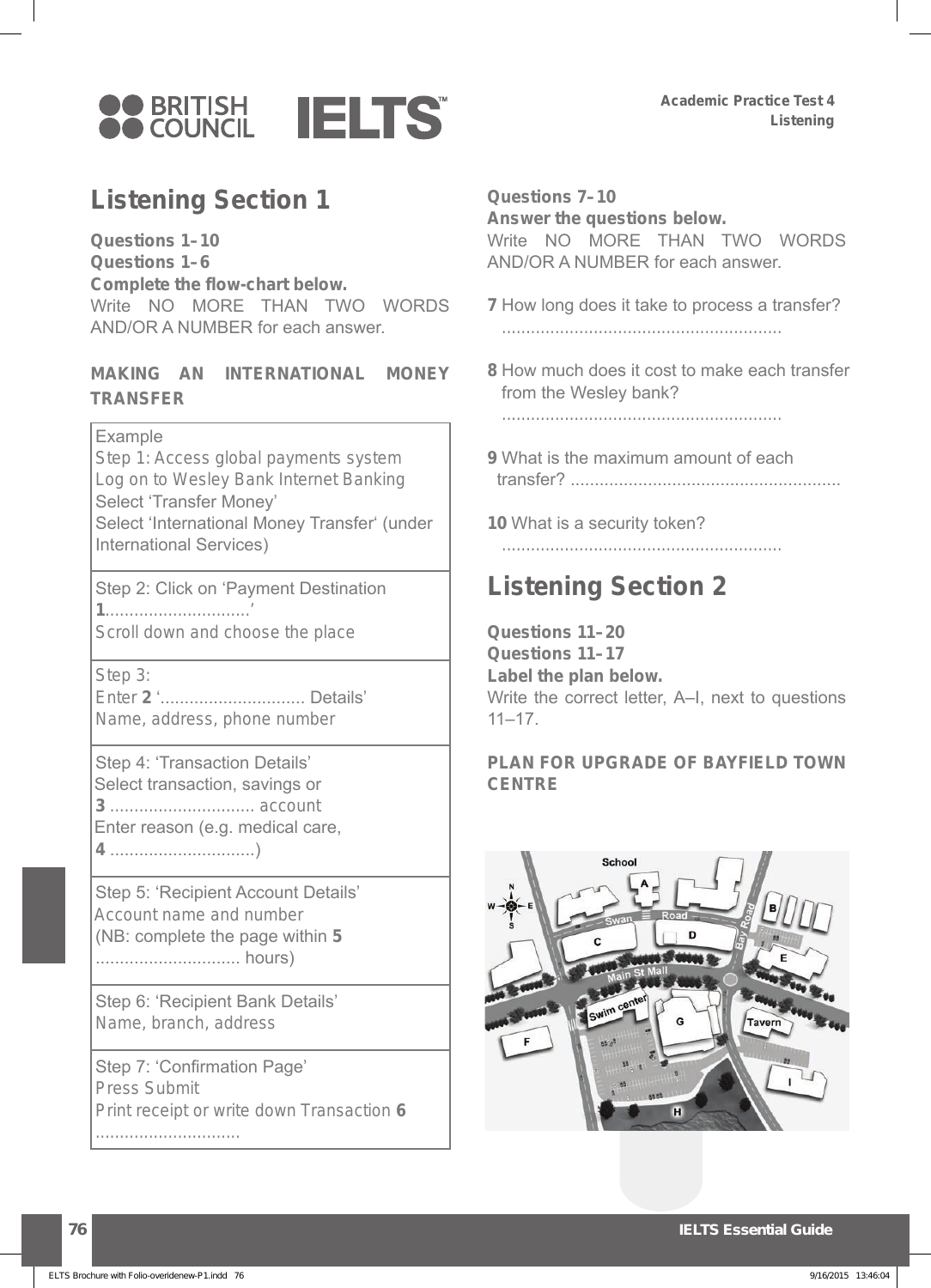



- **11** Supermarket .........
- **12** Park .........
- **13** Market .........
- **14** Office block .........
- **15** Gymnasium .......
- **16** Library .........
- **17** Council .........

# **Questions 18–20**

**Complete the sentences below.** Write NO MORE THAN TWO WORDS for each answer.

**18** The key issue for residents is .....................

**19** The Council needs to buy suitable ..................... for playgrounds.

**20** The Council's first choice for controlling the movement of vehicles on Swan Road is

......................

# **Listening Section 3**

**Questions 21–30 Complete the notes below.** Write NO MORE THAN THREE WORDS for each answer.

# **CORPORATE CULTURES**

 Studies by Quinn and Cameron propose:  **"COMPETING VALUES FRAMEWORK"** 

- **Hierarchy Culture**
- obeys rules, **21** ......................., bureaucracy
- several layers of management, workers should follow the **22** .........................
- stable, structured environment
- leaders use power, **23** ........................., and position to deal with employees
- common among **24** ......................... organisations and large companies
- **Market Culture**
- values **25** ......................... with e.g. clients or suppliers to improve competitiveness – this culture produces the best
- **26** ......................... (due to emphasis on competitiveness and success)

# **● Clan Culture**

- family-like
- focus on 'doing things together' leads to high degree of worker **27**.........................
- paternalistic, mentoring style of leadership
- employee development
- company expects **28** ......................... from workers, with similar ideas and shared goals

## **● Adhocracy Culture**

- workers must be adaptable and accept change
- focus on **29** ............ and innovation with quick responses to outside factors
- dynamic and entrepreneurial leaders looking for **30**.........................
- employees encouraged to experiment with new ideas
- might seem disorganised but inventive and progressive

# **Listening Section 4**

**Questions 31–40 Questions 31–34 Complete the summary below.** Write NO MORE THAN TWO WORDS for each answer.

# **ENVIRONMENTAL EFFECTS OF PESTICIDE USE**

 Most pesticides are carried into other environments. They travel along rivers or streams or are carried by the **31** ........................ They can harm animals or remove their **32** ........................ causing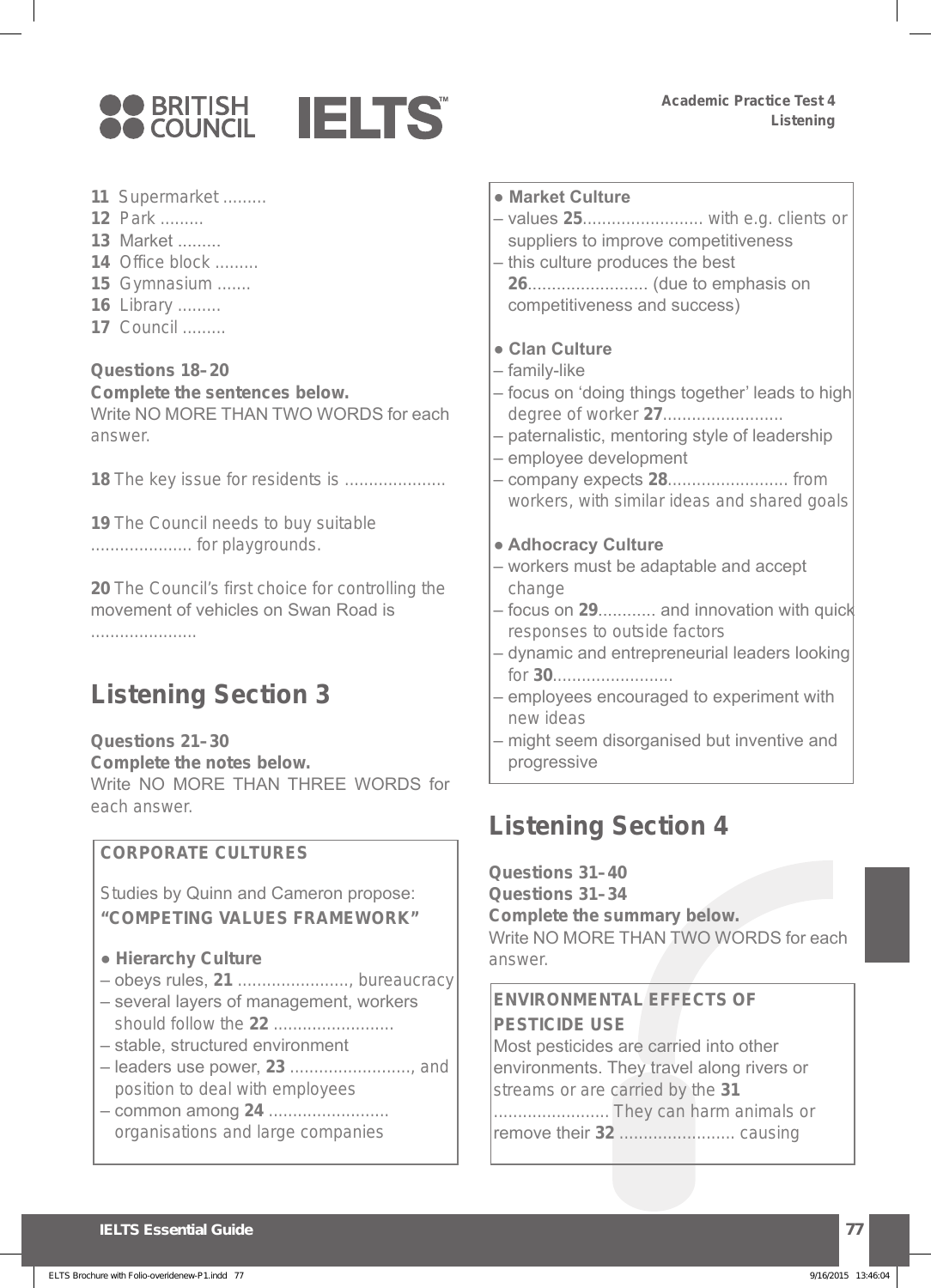

starvation. Pesticides that remain in the soil cause a decrease in the quality and number of **33** .......................... Furthermore, **34** .......................... can be caused by repeated use of pesticides over time.

## **Questions 35–40 Complete the table below.**

Write NO MORE THAN TWO WORDS for each answer.

| <b>Technique</b>      | <b>Procedure</b>                                                                         | <b>Comment</b>                                                             |
|-----------------------|------------------------------------------------------------------------------------------|----------------------------------------------------------------------------|
| Handpicking           | Remove<br>insects with<br>gloves                                                         | Effective and low-cost; but<br>35<br>so not useful for large farms         |
| 36                    | Breed 'good'<br>insects to attack<br>pests                                               | outcomes                                                                   |
| Companion<br>planting | Use plants with<br>ability to<br>38<br>certain insects                                   | Low risk, but additional plants<br>compete for space and<br>soil nutrients |
| Crop rotation         | Change plant<br>varieties after<br>each harvest-<br>insects must<br>39<br>to access food | Unappealing for big businesses<br>reduced                                  |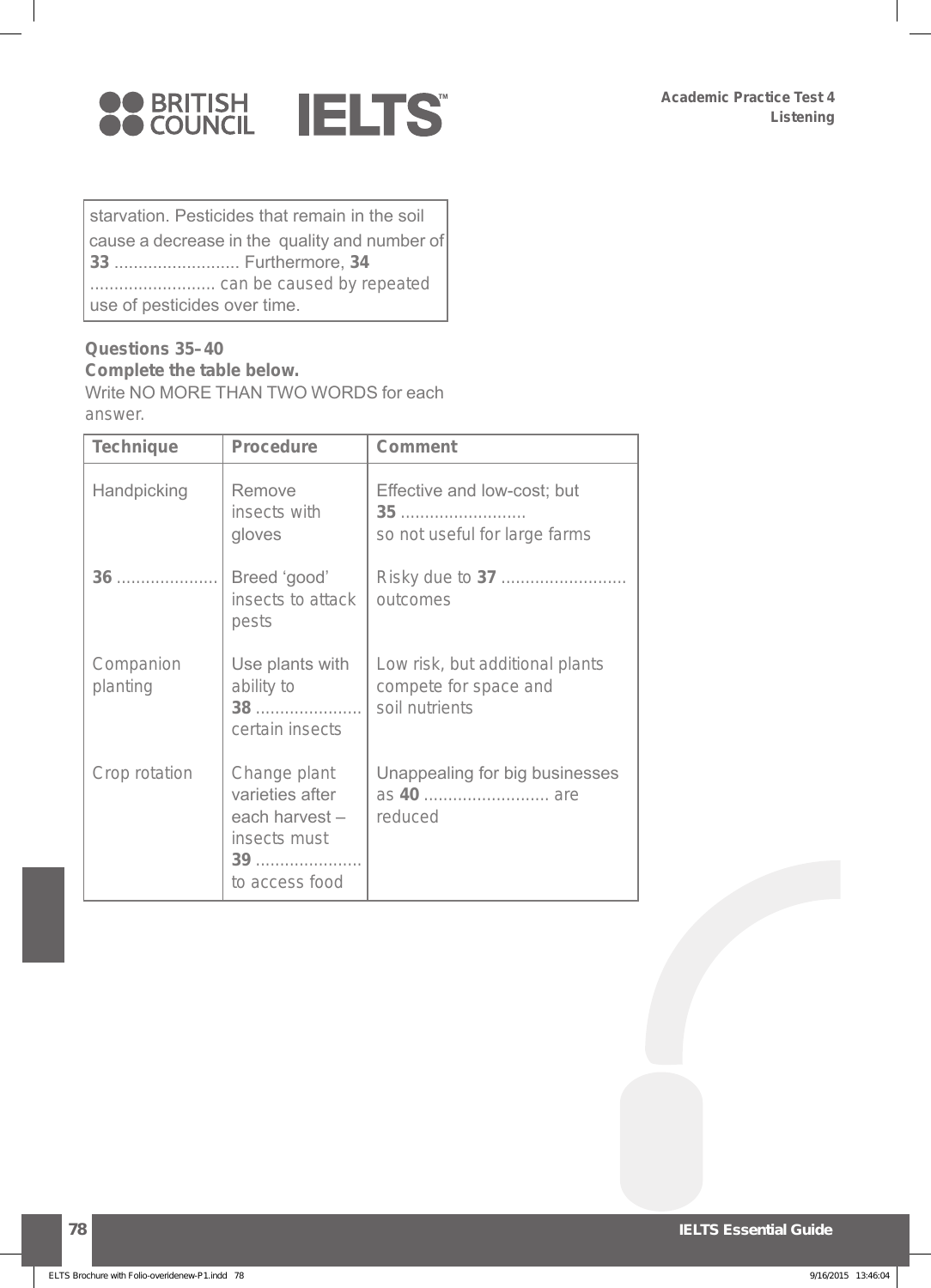

# **Reading Passage 1**

#### **Questions 1–8**

**Reading Passage 1 has eight paragraphs, A–H .**

Choose the correct heading for paragraphs A–H from the list of headings below. Write the correct number, i–xi, in boxes 1–8 on your answer sheet.

#### **LIST OF HEADINGS**

- *i* Availability to the public
- **ii** Use as a digestive aid
- **iii** Risks of application to the skin
- **iv** Edible sources of salicylic acid
- **v** Early popularity in Europe
- **vi** Unwanted side effects of swallowing aspirin
- **vii** Discovery and development
- **viii** Appropriate and inappropriate long-term uses
- **ix** External uses of salicylic acid
- **x** Benefits for plant life
- **xi** A remedy for sick children
- **1** Paragraph A
- **2** Paragraph B
- **3** Paragraph C
- **4** Paragraph D
- **5** Paragraph E
- **6** Paragraph F
- **7** Paragraph G
- **8** Paragraph H

#### **SALICYLIC ACID**

**This natural powdery substance has helped to ease the troubles of human life for centuries.**

## **A**

The benefits of salicylic acid were first `documented in the 5 Century BC, when the Greek physician Hippocrates noted how powder derived from the bark of the white

willow tree (Salixalba) was capable of reducing fevers and relieving pain. Surviving evidence suggests that early civilisations across the Middle East and in North America also used willow bark for these purposes. It was not until 1826, however, that the active component of willow bark was finally distilled and given a name – salicin– by Johann Andreas Buchner, a German pharmacologist at the University of Munich. A few years later, the process of isolation was perfected and the Italian chemist Raffaele Piria completed the development of salicylic acid through a chemical conversion. By the end of the nineteenth century, the German company Bayer was successfully marketing the drug as tablets under the Aspirin trademark, and it quickly became a staple in the medicine chest of households in the Western world.

# **B**

Although salicylic acid is still used most widely in over-the-counter painkiller tablets, over the years its applications have broadened considerably. In the field of dermatology, for instance, salicylic acid in the form of skin cream is lauded for its function as an exfoliator, brightening and enhancing the complexion. Because it softens and dissolves keratin, a kind of 'glue' in the skin's structure, salicylic acid is able to treat many conditions in which the skin has suffered from an excessive accumulation or clogging of skin cells. These conditions include acne, dermatitis, psoriasis and folliculitis, all of which have proved remarkably resistant to other treatments. As a further benefit, salicylic acid also has anti-inflammatory properties and, as a result, can soothe troubled skin where other medicines often tend to exacerbate the problem.

# **C**

Although it has a reputation as a 'gentle' chemical compared to harsher alternatives, in high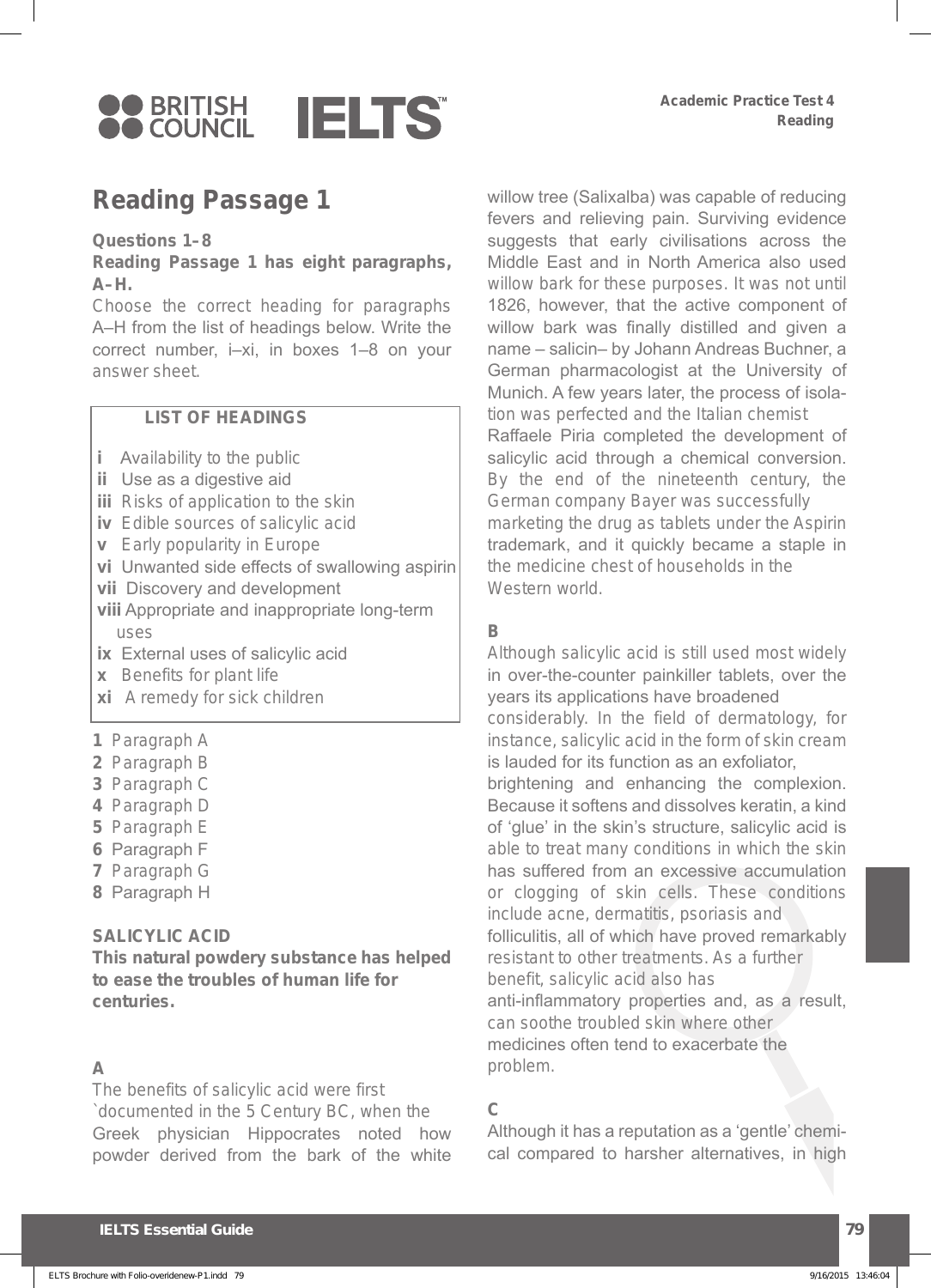

concentrations and in some circumstances salicylic acid creams can prove harmful, and very occasionally, even fatal. Highly concentrated salicylic acid, particularly concentrations used for wart, corn or callus removal, can cause chemical burns if applied to skin for long periods of time. Hyper-pigmentation – a blotchy discolouration

of skin tone – may also result in users who have darker skin and those who follow application with excessive exposure to ultraviolet light. Most over-the-counter facial lotions are limited to a relatively mild 2–3% concentration for this reason.

#### **D**

Salicylic acid also has a number of other less widely known uses. Due to its antimicrobial properties, it is used in the formation of bismuth subsalicylate, the active ingredient in a number of popular remedies for upset stomachs and other intestinal problems. Some evidence suggests that salicylic acid destroys E. colibacteria and consequently reduces symptoms of diarrhoea and gastrointestinal distress in many sufferers. Long-term use, however, is discouraged because an accumulation of bismuth subsalicylate in the

body is toxic.

## **E**

Salicylic acid in the form of aspirin tablets is commonly used to reduce fever, aches and pains and inflammation but when ingested, it can cause gastrointestinal ulcers, stomach irritation or bleeding and other undesirable side effects – an issue for many users of aspirin over the years. Children seem to be particularly sensitive, with epidemiological research demonstrating a connection between aspirin use in children suffering from a viral illness and a damaging, and potentially fatal, condition known as Reye's syndrome. As a result, the Food and Drug Administration has

recommended parents avoid the use of aspirin

for all feverish children and teenagers.

# **F**

Salicylic acid has many uses for humans and other animals, but several species of flora, too, rely on its benefits. It seems to protect against fungicidal and bacterial infections by acting as a signal for pathogenic invasion. It also acts as a kind of therapeutic agent by playing a role in plant responses to abiotic, or external,

stresses, such as in situations of drought, excessive cold or heat and heavy metal toxicity.

# **G**

It is a naturally occurring substance in most fruits, including berries, dates, raisins, kiwifruit, olives and tomatoes. A few vegetables and also mushrooms and almonds have a strong salicylic acid content. Some herbs and spices, such as turmeric and curcumin, possess so much of the substance that, according to the Rowett Research Institute, a very spicy curry contains more salicylic acid than a dose of aspirin!

## **H**

Some physicians recommend aspirin as a continuous medication in low dosages to provide a defence against heart attacks, strokes and blood clot formation in some patients. Early results from studies show it may even be effective in warding off certain types of cancer. However, it is not suggested that healthy people should start taking daily aspirin as a prophylactic measure, as there are positive lifestyle changes that can be made instead: quitting smoking, consuming little or no alcohol, and maintaining a normal weight by eating a wholesome diet and getting regular exercise. These adjustments to lifestyle may not be effortless but in the long run are extremely beneficial. If symptoms of withdrawal (from nicotine or caffeine, for example) are painful, you could take a couple of aspirin to overcome the temporary discomfort.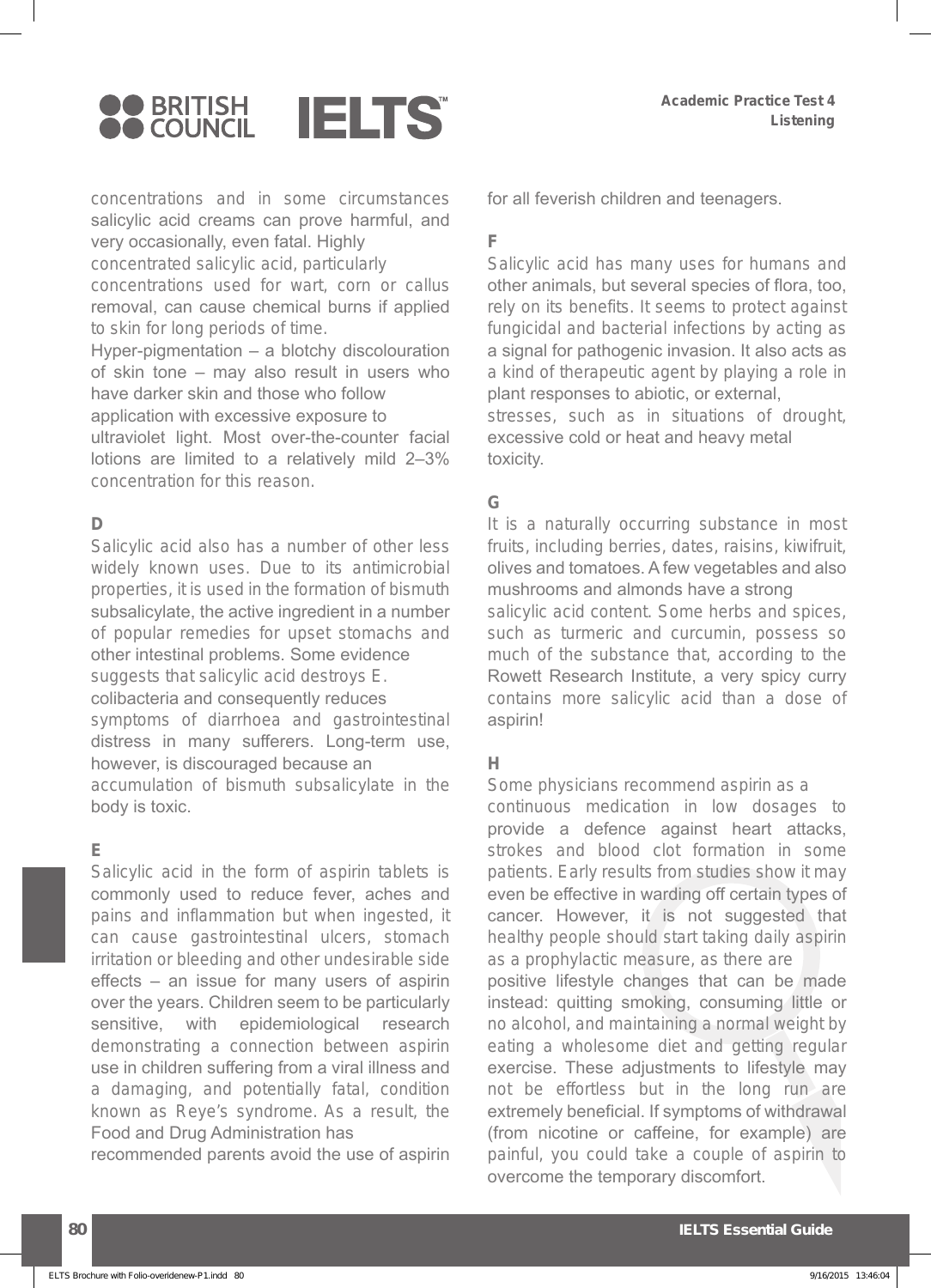

#### **Questions 9–12**

**Complete each sentence with the correct**  ending, A-G, below.

Write the correct letter, A–G, in boxes 9–12 on your answer sheet.

- **9** Salicylic acid is used on the skin because it...
- **10** Some users of salicylic cream have problems because it...
- **11** Aspirin is used for stomach problems because it...
- **12** Young people should not take Aspirin because it...
- A can cause high temperatures and sore muscles
- B is usually sold in high concentrations
- C kills germs inside the body
- D may result in a serious disease or even death
- E reduces the sticky effects of blocked up cells
- F resists the progress of many diseases
- G changes the colour of the skin

## **Question 13**

#### Choose the correct letter, A, B, C or D.

Write the correct letter in box 13 on your answer sheet.

What is the writer's overall purpose in writing this article?

- A. To outline uses and effects of salicylic acid in various contexts
- B. to examine the key properties of salicylic acid and how it functions
- C. To show the benefits of salicylic acid compared to other treatments
- D. To warn against the dangers of misusing salicylic acid

# **Reading Passage 2**

**You should spend about 20 minutes on Questions 14 – 26 , which are based on Reading Passage 2 below.**

**ADA LOVELACE The first computer programmer?**

Augusta Ada King (now commonly known as Ada Lovelace) was born on December 10, 1815, to the well-regarded poet Lord Byron and his wife Anne Byron. Lord Byron, a restless man who had conceived other children out of wedlock, left his wife in a bitter divorce just weeks after Ada's birth. Following the

separation he headed immediately to Europe, where he died in Greece several years later, never having seen his daughter again.

Anne Byron, forever averse to what she perceived as 'dangerous' poetic tendencies after her troubling experiences with her

wayward former husband, began from an early age trying to prevent the young Ada from following too closely in her father's footsteps. Some of Anne's strategies were relatively draconian – Ada was not permitted, for

example, to look at any portraits of her father until she reached adulthood at twenty years of age. But others proved fortuitous. Attempting to nudge Ada away from poetry, literature and other pursuits that she feared would encourage caprice and self-indulgence in her daughter's young mind, Anne instead focused Ada's

attention on areas of study that required more discipline and sober calculation instead: music and mathematics. It was through the latter that Ada found her calling, and eventually her place in the history books.

Although it was unusual for young women of her era to pursue mathematics as a discipline, and Ada did not enjoy the privilege of formal education, her position in society allowed her access to some of the greatest minds of her day. Among these tutors was Mary Somerville,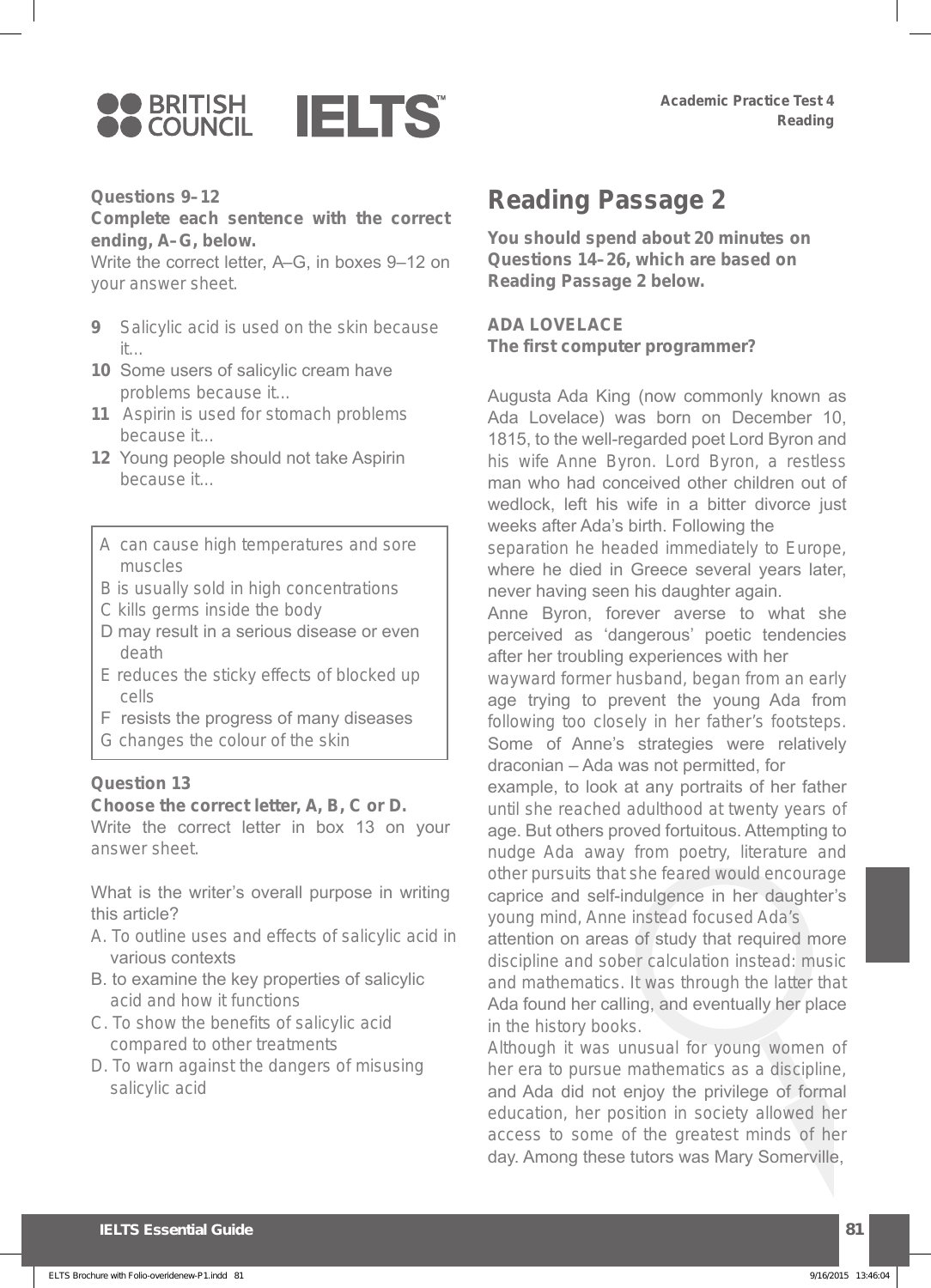

a noted mathematician and astronomer, whose legacy is continued in the naming of women's colleges around the world. Another tutor,

logician Augustus De Morgan, informed Anne that her daughter had the potential to become ' an original mathematical investigator, perhaps of first-rate eminence'.

It was through Somerville, however, that Ada was introduced to the researcher who would play the greatest role in shaping her legacy: Charles Babbage. Babbage, a professor of mathematics at Cambridge, was widely known for having invented and developed the Difference Engine, a calculating machine more advanced than any of its time. In 1834, Babbage wanted to develop another, even more sophisticated apparatus, an Analytical Engine. Although he enjoyed great prestige, being a founder of the Astronomical Society, and a member of international organisations including the American Academy of Arts and Sciences, his sponsors were reluctant to support his Analytical Engine project, and for some time it appeared as if Babbage's intentions would never be fulfilled. Assistance eventually came from the Italian mathematician Luigi Menabrea, who produced a memoir documenting the Analytical Engine. The memoir was published in French, however, and Babbage recruited Ada to help make it accessible to an English-speaking audience. Over a nine-month period during 1842–1843, Ada devoted herself to completing the work, eventually producing not only an English version of Menabrea's work, but a set of appendices longer than the original document itself. In these appendices, Ada wrote a detailed account, in Section G, of how a sequence of Bernoulli numbers could be calculated using the Analytical Engine. Although the Engine was never built,

retrospective studies have concluded that Ada's calculations would have been correct had the Engine existed at the time. In addition to her mathematical accuracy, Ada's other

notes some more speculative, show an awareness of computing potential that went beyond mere number crunching. Ada anticipated advances, such as computer generated music, which would not be fully realised until a century and a half later. For these contributions, Ada has been dubbed the 'first computer programmer'.

Not everyone is convinced that Ada deserves this title, however. Some historians have suggested that Ada functioned more as an editor or compiler rather than as a

mathematician in her own right. These critics note that, although published under her name, the algorithms had been completed by

Babbage several years earlier, and that her correspondence with Babbage indicates that Ada relied a great deal on his guidance and authority in composing her appendices, while making only minor corrections herself. Other historians defend her role. According to Benjamin

Woolley, Ada's biographer, Ada's great contribution lies in her discussion of the implications of Babbage's work and her conceptual vision of what computing might become. In accomplishing this, Woolley suggests, Ada 'rose above the technical minutiae of Babbage's extraordinary invention' and revealed its 'true grandeur'. For his part, Babbage always insisted that Ada's work, while the product of an extensive dialogue between them, was entirely her own.

Disputes aside, Ada's legacy in both computing and the wider popular imagination is now firmly established. The British Computer Society now awards a medal bearing her name, and the United States Department of Defence has named a computer language, Ada, in her honour. In addition, a number of organisations, inspired by the example she set, also exist to foster the development of women in the fields of computing, science and technology.

<sup>6</sup>  *Bernoulli numbers (named after Swiss mathematician Jakob Bernoulli) are the sequence of rational numbers; extremely important in number theory and analysis and the subject of the first computer program.*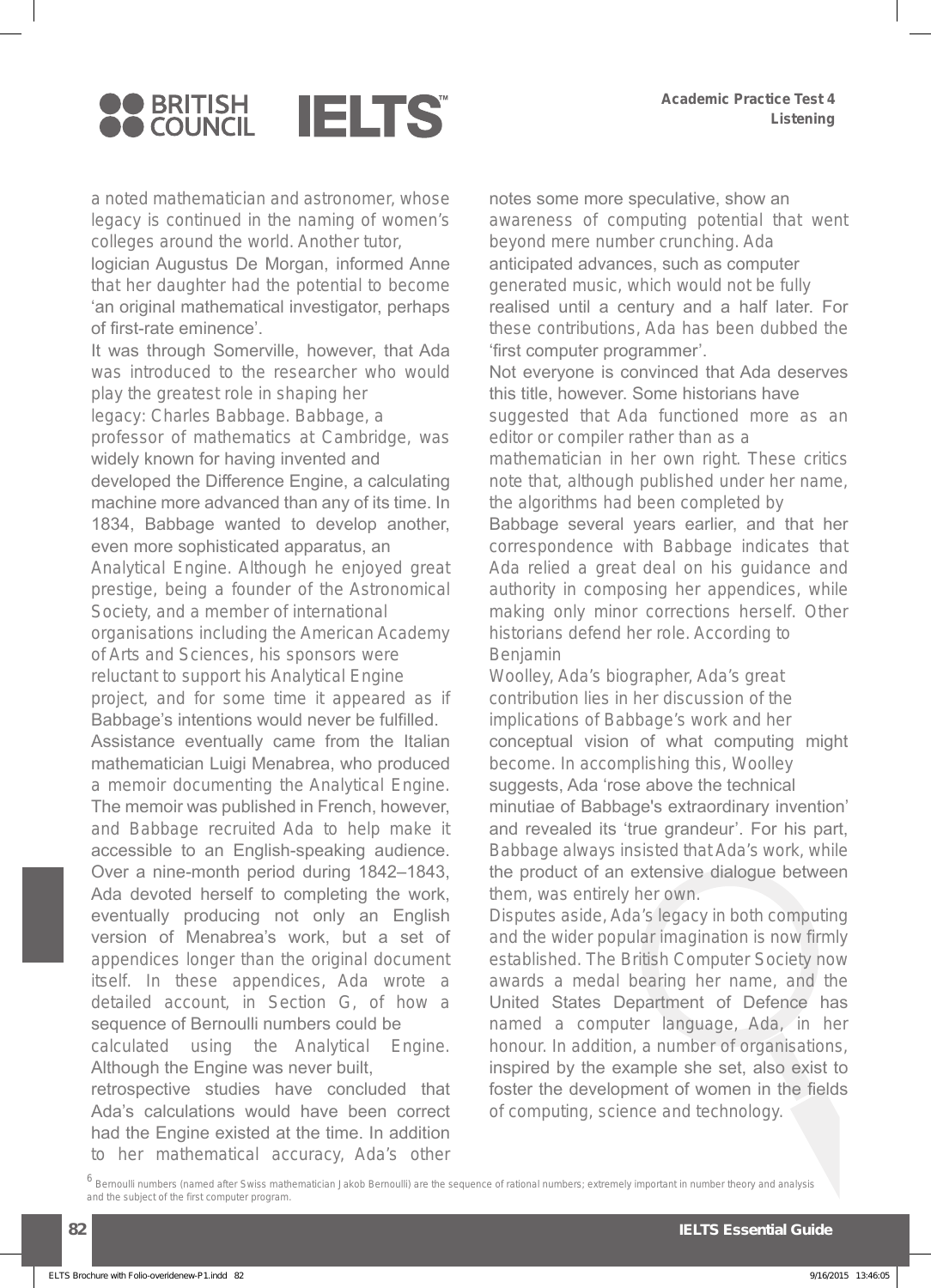

#### **Questions 14 – 19**

#### **Do the following statements agree with the information given in Reading Passage 2?**

- In boxes 14–19 on your answer sheet, write
- TRUE if the statement agrees with the information
- FALSE if the statement contradicts the information
- NOT GIVEN if there is no information on this
- **14** Ada Lovelace was born after her father's death.
- **15** Ada was never allowed to see any images of Lord Byron as a child.
- **16** Ada wanted to read books and poems as a child.
- **17** Ada did not go to school.
- **18** Mary Somerville was a greater mathematician than Augustus de Moran.
- **19** Ada met Charles Babbage at university.

#### **Questions 20 – 24**

#### **Fill in the gaps in these sentences using NO MORE THAN THREE WORDS from the passage.**

Write your answers in boxes 20–24 on your answer sheet.

- **20** Babbage did not receive any help for his Analytical Engine from ....................
- **21** Ada translated Menabrea's work and created a .................... for him.
- **22** Long before its time, Ada predicted the development of ......................
- **23** Ada's .................... suggests that the work she did for Menabrea was not completely original.
- **24** Ada's biographer felt that she had a .................... of the future of computer science.

#### **Questions 25–26**

# Choose the correct letter, A, B, C or D. Write the correct letter in boxes 25 and 26 on your answer sheet.

- **25** What is the best summary of Ada Lovelace?
- **A** She was an original mathematician.
- **B** She was a pioneer in women's education.
- **C** She was a visionary thinker.
- **D** She was a famous woman in her time.
- **26** What is the writer's purpose in Reading Passage 2?
- **A** to examine scholars' conflicting views surrounding Ada's work
- **B** to introduce Ada and her significant achievements
- **C** to provide a general overview of Ada's life
- **D** to explain how Ada invented the first computer

# **Reading Passage 3**

**You should spend about 20 minutes on Questions 27 – 40 , which are based on Reading Passage 3 below.**

#### **HAAST'S EAGLE**

**'Tiger of the skies'**

#### **A**

As a result of being separated for tens of millions of years from other mainland

ecosystems such as Australia or continental Asia, the biota of New Zealand evolved to include some of the most unique plants and animals on earth. Until the arrival of humans and their associated introduced species, such as rats and dogs, New Zealand was not home to a single ground mammal, and this

encouraged bird-life to prevail. Another common feature of island ecosystems,

whereby some species significantly outgrow their mainland relatives, also occurred in

New Zealand. From these twin forces – the dominance of birds, and the tendency toward larger body sizes in island ecosystems – emerged one of the most formidable flying predators known on earth: the Haast's eagle.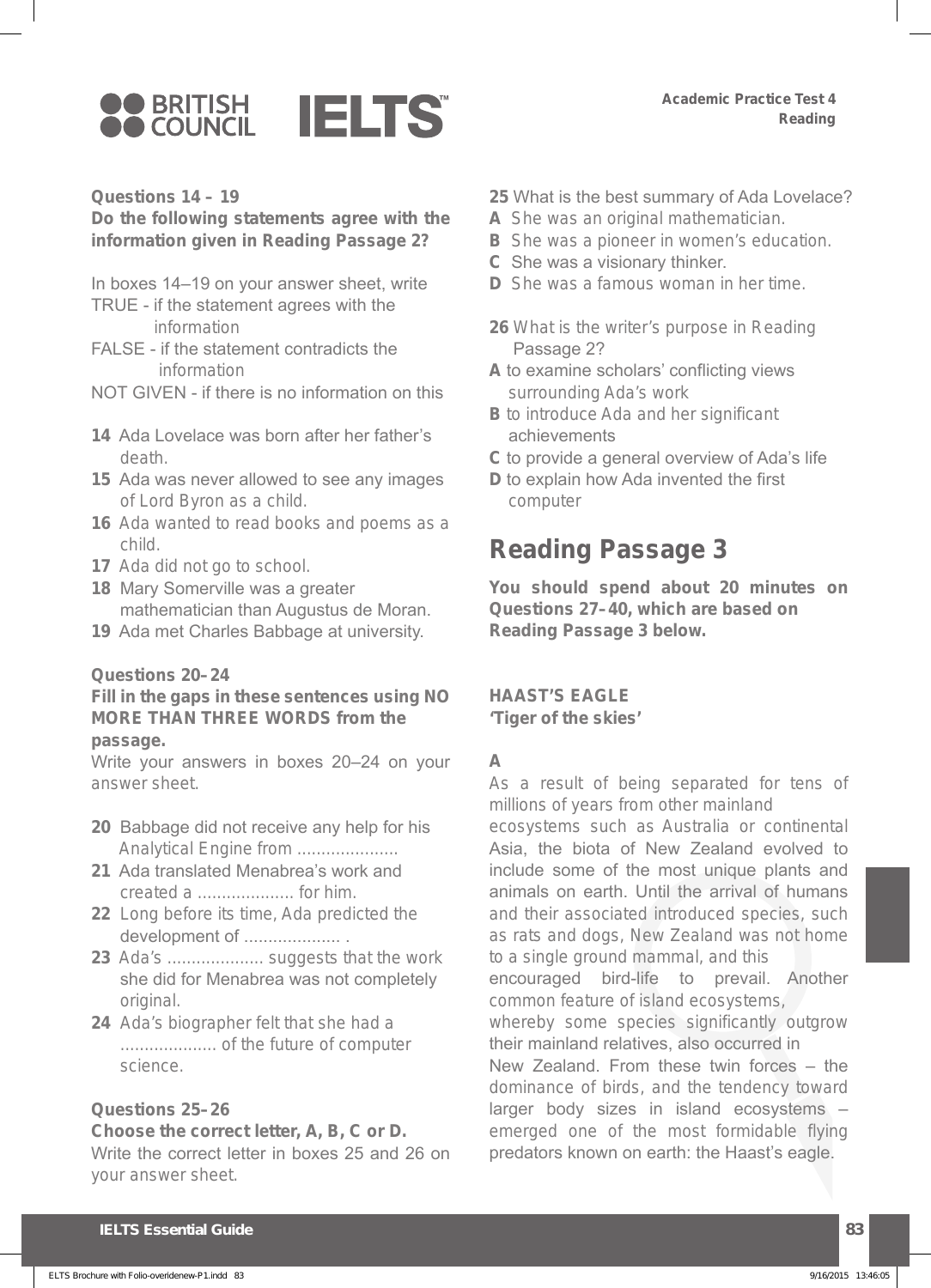

#### **B**

The largest known eagle ever documented, this fearsome creature weighed up to fifteen kilograms and sported wings spanning two to three metres in diameter. Although this wingspan is comparatively small (the

Wandering Albatross and Andean Condor, for instance, each have wing spans in excess of three metres), the Haast's eagle possessed a much larger body mass to wing ratio. While stubbier wings made the eagle ill-suited to prolonged flight, they did enable the Haast's eagle to nimbly and swiftly manoeuvre its large frame around trees, which would have been vital for pursuing prey through New Zealand's dense forest and scrubland.

# **C**

The most impressive aspect of the bird's anatomy, however, was its enormous talons. At almost 23 centimetres in length, these are comparable to those of some wild cats and have justifiably earned the Haast's eagle the nickname 'Tiger of the Skies'. With these talons the eagle would attack its prey in the only way it knew how – grasping the animal's pelvis with one talon while crushing its skull with the other in a strike that, according to New Zealand researcher Richard Holdaway, is akin to that of a 15 kilogram concrete block dropping from an eight-storey building. This force was enough to bring down very large animals, and indeed the Haast's eagle preyed primarily on the moa – a clumsy, flightless bird nearly fifteen times its size. Once immobilised, a large catch could feed the eagle over several days. With no other large predators, the Haast's eagle could afford to take its time with the carcass of its prey until ready to return to the hunt.

## **D**

This leads to an important question: How did such a ferocious predator fall from the top of the food chain and rapidly become extinct around AD 1500? The answer is that, like many other extinct animals, the Haast's eagle could not diversify its behaviours and adapt to changing circumstances quickly enough to survive. Moa, an easy source of prey for the eagle, were likewise an easy source of food for Maori tribes people when they began to settle in New Zealand around AD 1200. These settlers quickly drove the moa to extinction, and with it went the primary food supply of the Haast's eagle. This enormous predator then faced a scarcity of food. Undoubtedly, the horror stories of human encounters with the eagle in Maori legend are true to some extent; if the Haast's eagle could take down a two hundred kilogram moa, some Maori tribesmen would have fallen prey to its massive claws at some point. The occasional human victim was insufficient to sustain the dietary requirements of a creature its size, however, and when the moa disappeared, the Haast's eagle soon followed.

## **E**

Mythology surrounding the existence of the Haast's eagle has been passed down through Maori tradition for centuries, but due to a lack of physical evidence (only three full skeletons have ever been recovered), much about this bird remains a mystery. Artists have depicted the plumage of the Haast's eagle in different ways;; for example, some see it as more of a muted brown, in line with other large forest eagles still in existence today, whereas others envision it displaying extravagant hues of green, red and purple. All of this is speculation, however; recovered bones and further DNA evidence can tell us about the genealogy of the Haast's eagle and its size and skeletal

structure, but the colour of its feathers, along with many other specifications, will forever be guesswork.

# **F**

It is difficult to say whether the demise of the Haast's eagle was tragic or fortuitous. No doubt the sight of this majestic bird swooping down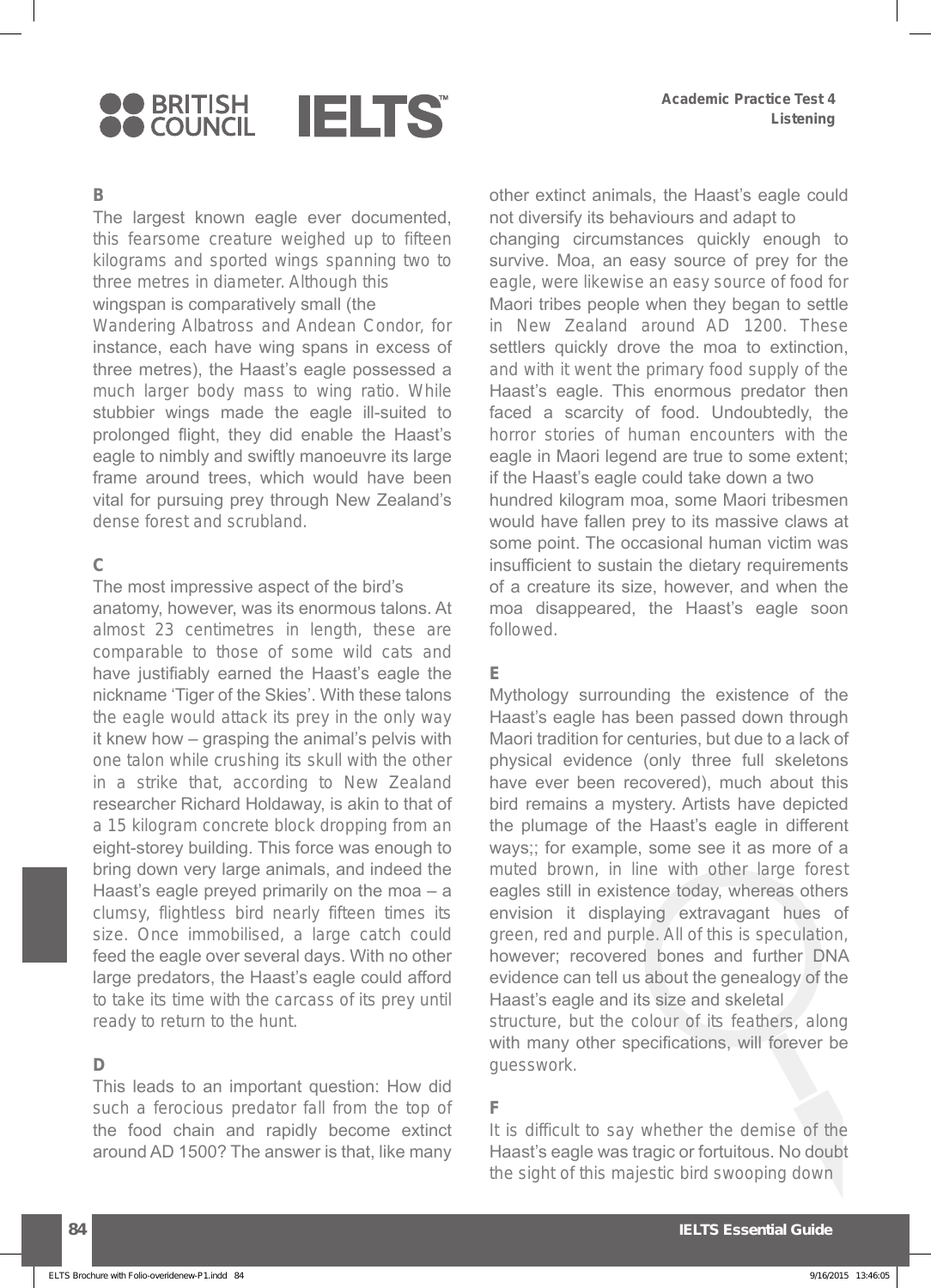

swooping down from its perch at eighty kilometres per hour would have been an awe-inspiring sight, and it is easy to see why some early Maori settlers exalted the eagle in their imaginations as some kind of 'Bird God'. If it were still around, however, there is no doubt that hiking, camping or even just taking a leisurely stroll through the woods in

New Zealand would be a far more dangerous activity. With a force of impact powerful enough to knock an adult male unconscious, many people would never know what had hit them.

#### **Questions 27–34**

#### **Reading Passage 2 has six paragraphs, A–F .**

Which paragraph contains the following information?

Write the correct letter, A–F, in boxes 27 - 34 on your answer sheet.

- **27** A description of how the Haast's eagle attacked its prey
- **28** A discussion about whether the Haast's Eagle killed humans
- **29** An explanation of how the body proportions of the Haast's eagle made it an efficient hunter
- **30** The mental image that the Maori people had of the Haast's eagle
- **31** Facts about the early ecology of New Zealand
- **32** Conflicting views on the appearance of the Haast's eagle
- **33** A comparison between the Haast's eagle and other birds
- **34** An explanation of why the Haast's eagle could eat its kills slowly

## **Questions 35–36**

#### **Choose TWO letters, A–E .**

Write the correct letters in boxes 35 and 36 on your answer sheet.

Which TWO of the following are given as reasons why the Haast's eagle originally evolved?

- A New Zealand has many unusual birds and plants.
- B New Zealand had no natural bird predators.
- C New Zealand has no native mammals.
- D New Zealand settlers brought other creatures with them.
- E New Zealand is an isolated island.

#### **Question 37**

**Choose the best answer. Write the correct**  letter, A–D, in box 37 on your answer sheet. Which of the following is NOT true?

- A The Haast's eagle could only fly for short distances.
- B The Haast's eagle was adapted to flying through forests.
- C The Haast's eagle's wings were shorter than other large birds.
- D The Haast's eagle had small but very efficient claws.

# **Questions 38–39**

#### **Choose TWO letters, A–E .**

Write the correct letters in boxes 38 and 39 on your answer sheet.

Which TWO of the following are given as reasons why the Haast's eagle died out very quickly?

- A The first settlers ate all the moa.
- B The eagle was hunted by the first settlers.
- C The eagle could not survive by eating people.
- D The settlers destroyed the eagle's habitat.
- E The eagle flew slowly and was easily caught.

## **Question 40**

**Choose the best answer. Write the correct**  letter, A–D, in box 40 on your answer sheet. Which of the following is NOT the author's opinion?

A If the Haast's eagle had not died out it would have attacked people.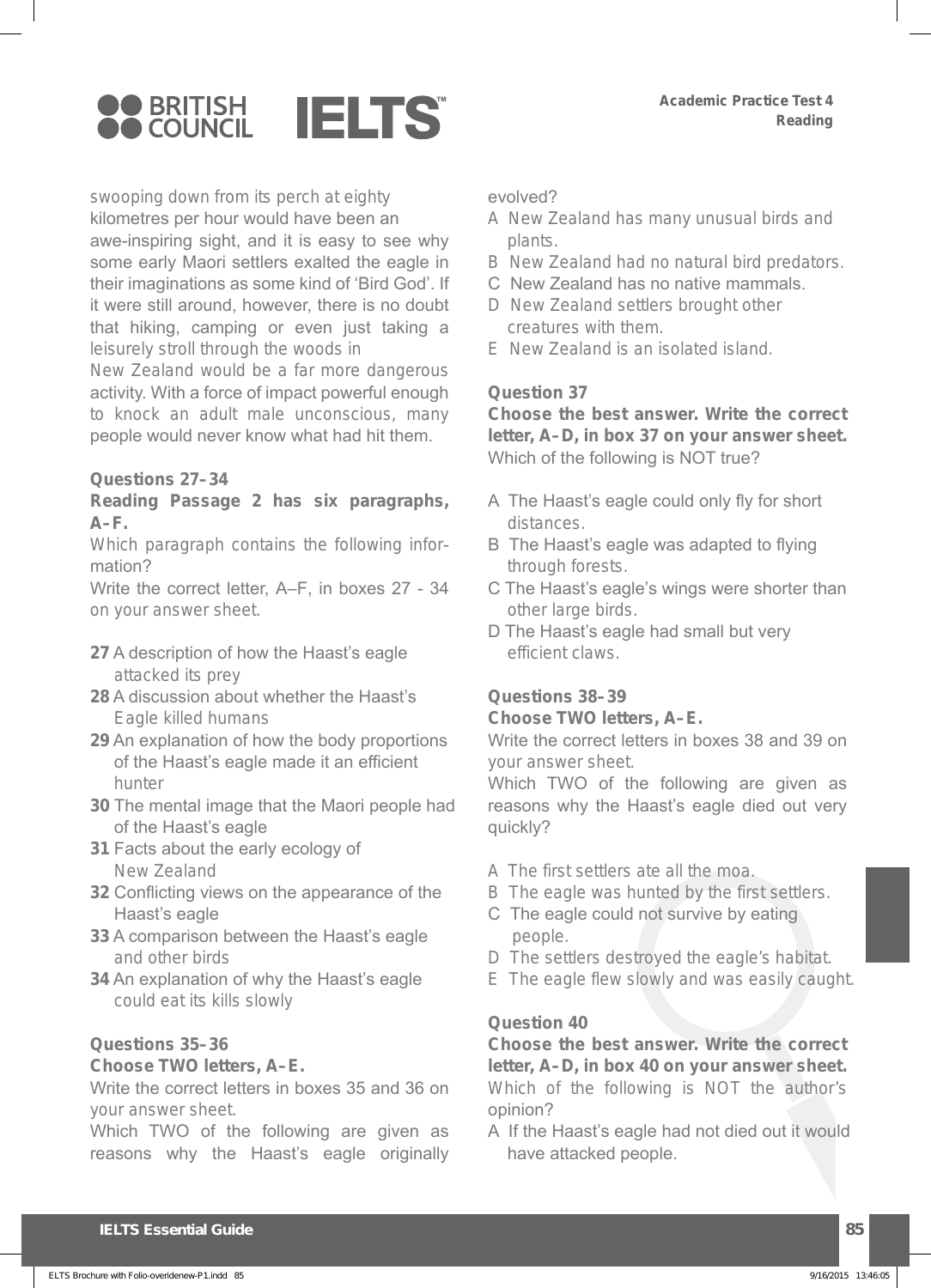

- B It is sad that the Haast's eagle died out because it was beautiful.
- C We can understand why the first settlers worshipped the Haast's eagle.
- D The Maori people should have preserved the Haast's eagle.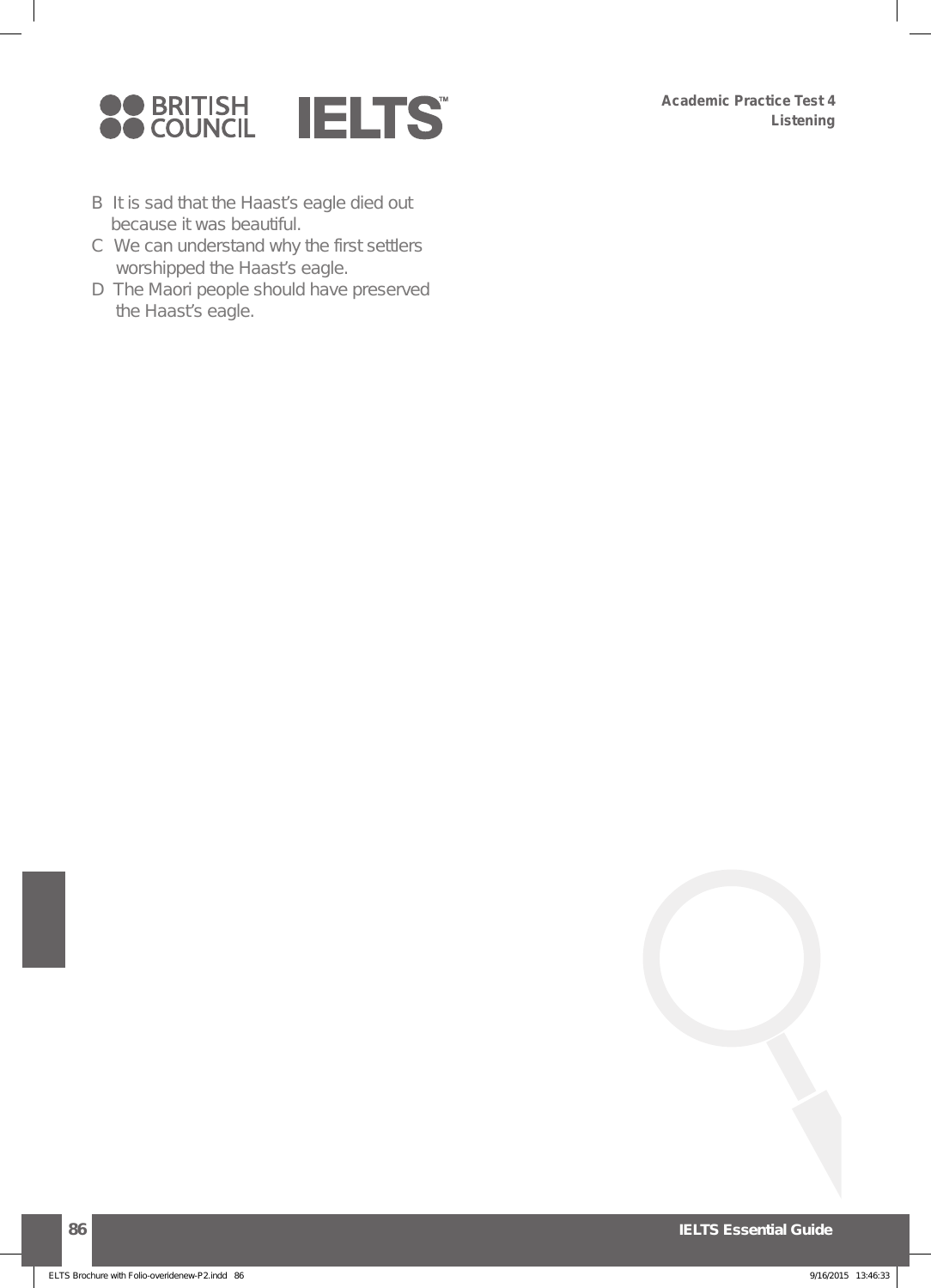

# **Writing Task 1**

**You should spend about 20 minutes on this task.**

 **The pie chart below shows where energy is used in a typical Australian household, and the table shows the amount of electricity used according to the number of occupants. Summarise the information by selecting and reporting the main features, and make comparisons where relevant.**



| Amount of electricity used in a typical<br><b>Australian home</b> |                                                    |  |
|-------------------------------------------------------------------|----------------------------------------------------|--|
| Number of people<br>in the house                                  | Electricity used:<br>Kilowatt hours (kWh) per year |  |
|                                                                   | $5.000 - 6.500$                                    |  |
| 2                                                                 | $6.000 - 8.000$                                    |  |
| 3                                                                 | $7,500 - 10,000$                                   |  |
| 6 or more                                                         | $12,000 - 16,000$                                  |  |

**Write at least 150 words.**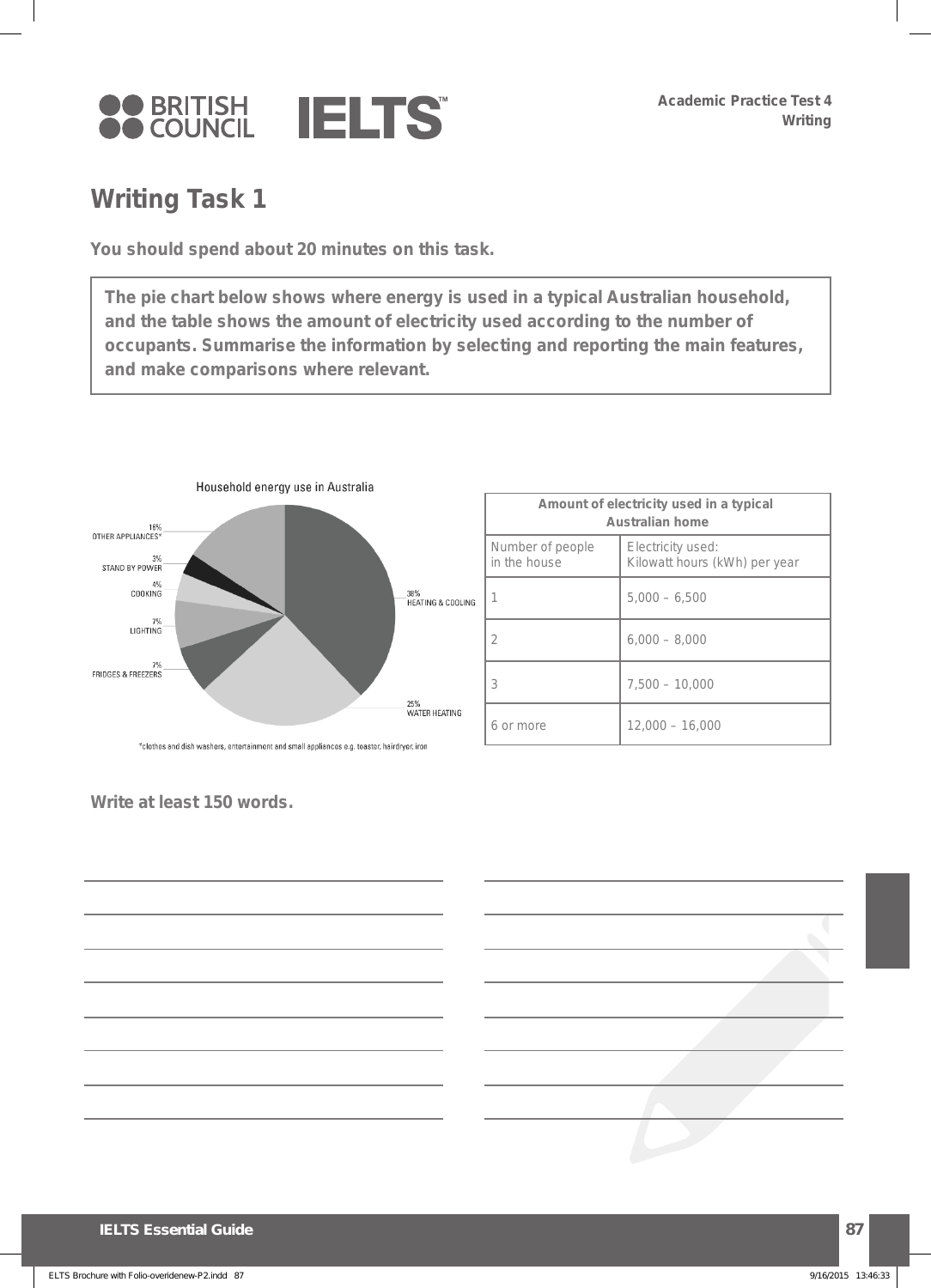

# **Writing Task 2**

**You should spend about 40 minutes on this task.**

**Write about the following topic:**

 **Most people accept that we now live in a globalised world but not everyone agrees that this is beneficial.**

 **To what extent is globalisation a positive or negative development?**

Give reasons for your answer and include any relevant examples from your own knowledge or experience.

Write at least 250 words.